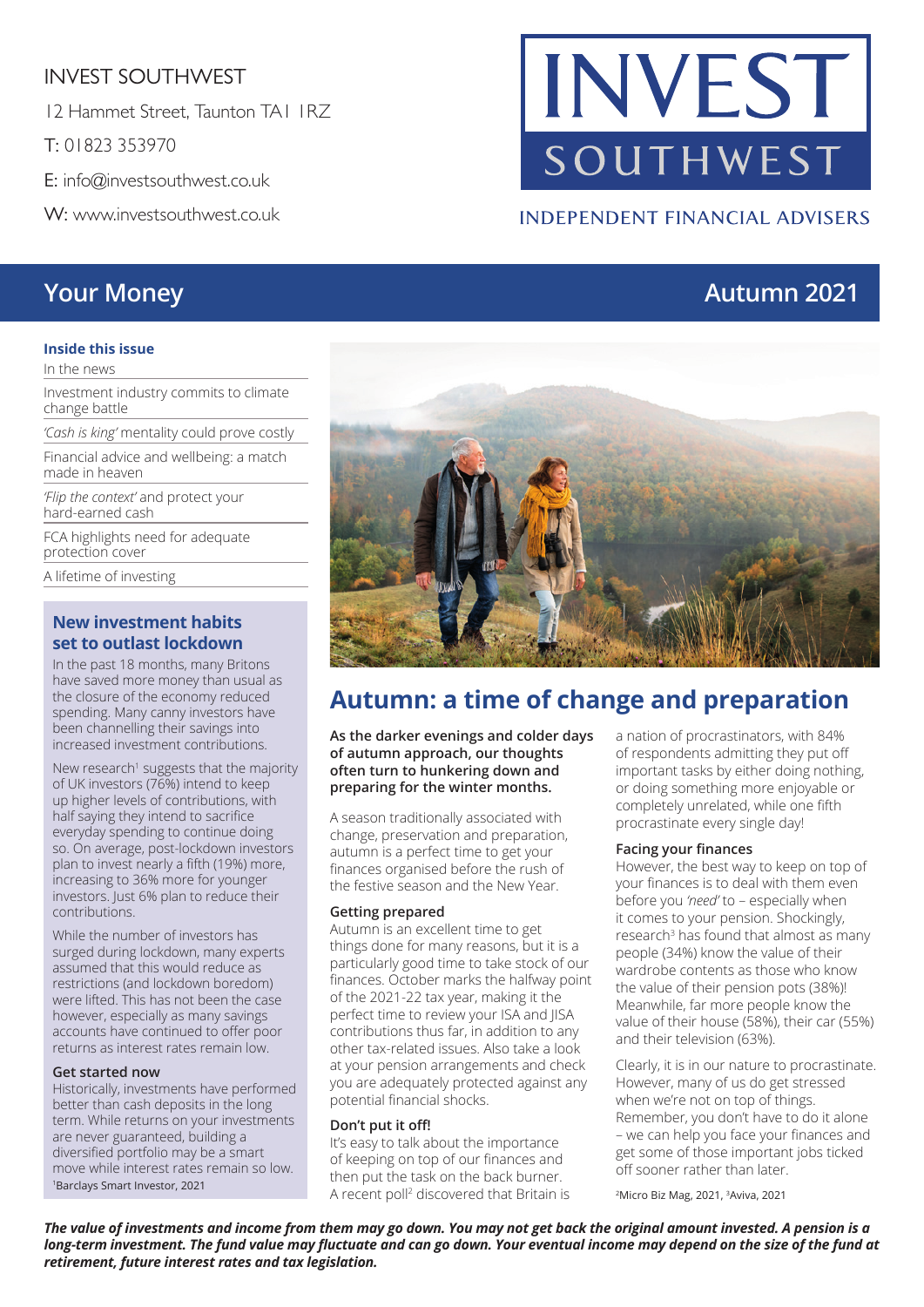

#### **A third enter retirement in debt**

Retirement. You've paid off your mortgage, said goodbye to your colleagues for the last time and now it's finally time to put your feet up and enjoy some well-deserved rest, free of commitments. That's the ideal, anyway. Unfortunately, many retirees enter this stage of their lives with significant commitments hanging over their head, with research<sup>4</sup> finding that a third of people now retire in debt. Worse still, 2021 retirees owe around a fifth more than last year's cohort – around £20,650 on average. Forty percent have credit card debt, 31% still have outstanding mortgage payments, 17% are in their overdraft, while 8% have borrowed from family and friends.

#### **IHT bills up year-on-year**

Data<sup>5</sup> published by HMRC has revealed that estates paid £5.4bn in Inheritance Tax (IHT) in the 2020-21 tax year – £0.2bn (nearly 4%) up on 2019-20. Each year, over 20,000 estates are liable for IHT, but there are ways to keep your estate under the nil-rate threshold or at least minimise your liability.

#### **Triple lock changes for 2022-23**

After much speculation, in September, Secretary of State for Work and Pensions, confirmed suspension of the average earnings component of the pension triple lock, to avoid a disproportionate rise of the State Pension following the pandemic. For the 2022-23 tax year only, the new and basic State Pension will increase by the higher of either 2.5% or the consumer rate of inflation.

#### **National Insurance and dividend tax rises**

A new health and social care tax will be introduced across the UK from April 2022. The tax will initially begin as a 1.25 percentage point increase in National Insurance, paid by both workers and employers. From April 2023, it will become a separate tax on earned income, calculated in the same way as National Insurance and ring-fenced as a health and social care levy. Tax on share dividends is also scheduled to increase by 1.25 percentage points.

4Key, 2021, 5HMRC, 2021

# *news* **Investment industry commits to climate change battle**

**As November approaches, anticipation mounts for the United Nations 26th annual climate change summit (COP26), which is being touted as the most important climate change event since the 2015 Paris Agreement.**

With the event to be held in Glasgow, the UK will be in the spotlight as world leaders unite to continue the work left unfinished by COP25 and to review countries' progress since the 2015 targets were set.

**Why is COP26 so highly anticipated?** We are already seeing the devastating impact of climate change, with extreme weather events becoming all too commonplace in recent years and wreaking destruction around the globe. What is more, a shocking new report from the UN's Intergovernmental Panel on Climate Change (IPCC) in August, found that *'it is more likely than not'* that the *'tipping point'* of 1.5 degrees Celsius above pre-industrial temperatures will be reached within the next 20 years.

#### **What will it aim to achieve?** Four main goals have been set out, as follows:

#### **1. Secure global net zero by mid-century and keep 1.5 degrees within reach**

Countries have been asked to put forward ambitious 2030 emissions reduction targets.

#### **2. Adapt to protect communities and natural habitats**

Countries need to work together to protect and restore ecosystems and to prevent further habitat loss in the years ahead.

#### **3. Mobilise finance**

The achievement of these goals depends on the mobilisation of trillions in private and public sector finance.

#### **4. Work together**

Nothing can be achieved if countries don't commit to working together.

#### **The role of the investment industry**

The investment industry has declared its commitment to supporting the global climate transition through the Net Zero Asset Managers Initiative. Launched in December 2020, the initiative now has over 120 signatories managing \$43trn of assets. All are in alignment with the global goal to achieve net zero by 2050 or sooner and are committed to supporting investment in line with emissions targets. COP26 presents a perfect opportunity for investors to consider how they can contribute to developing innovative solutions to climate change and helping to finance the sector's transition.

Stephanie Pfeifer, CEO of the Institutional Investors Group on Climate Change, stated that the initiative had been hugely popular. *"In just six months,"* she said, *"nearly half of the global asset management sector has committed to achieving net zero emissions with their clients across the funds they manage. This marks a fundamental tipping point across the investment sector and a significant boost in efforts to tackle climate change and decarbonise the global economy. There's a lot more to achieve, but the sector is increasingly on a path to a net-zero future."*

*The value of investments and income from them may go down. You may not get back the original amount invested. A pension is a long-term investment. The fund value may fluctuate and can go down. Your eventual income may depend on the size of the fund at retirement, future interest rates and tax legislation. Inheritance Tax Planning is not regulated by the Financial Conduct Authority.*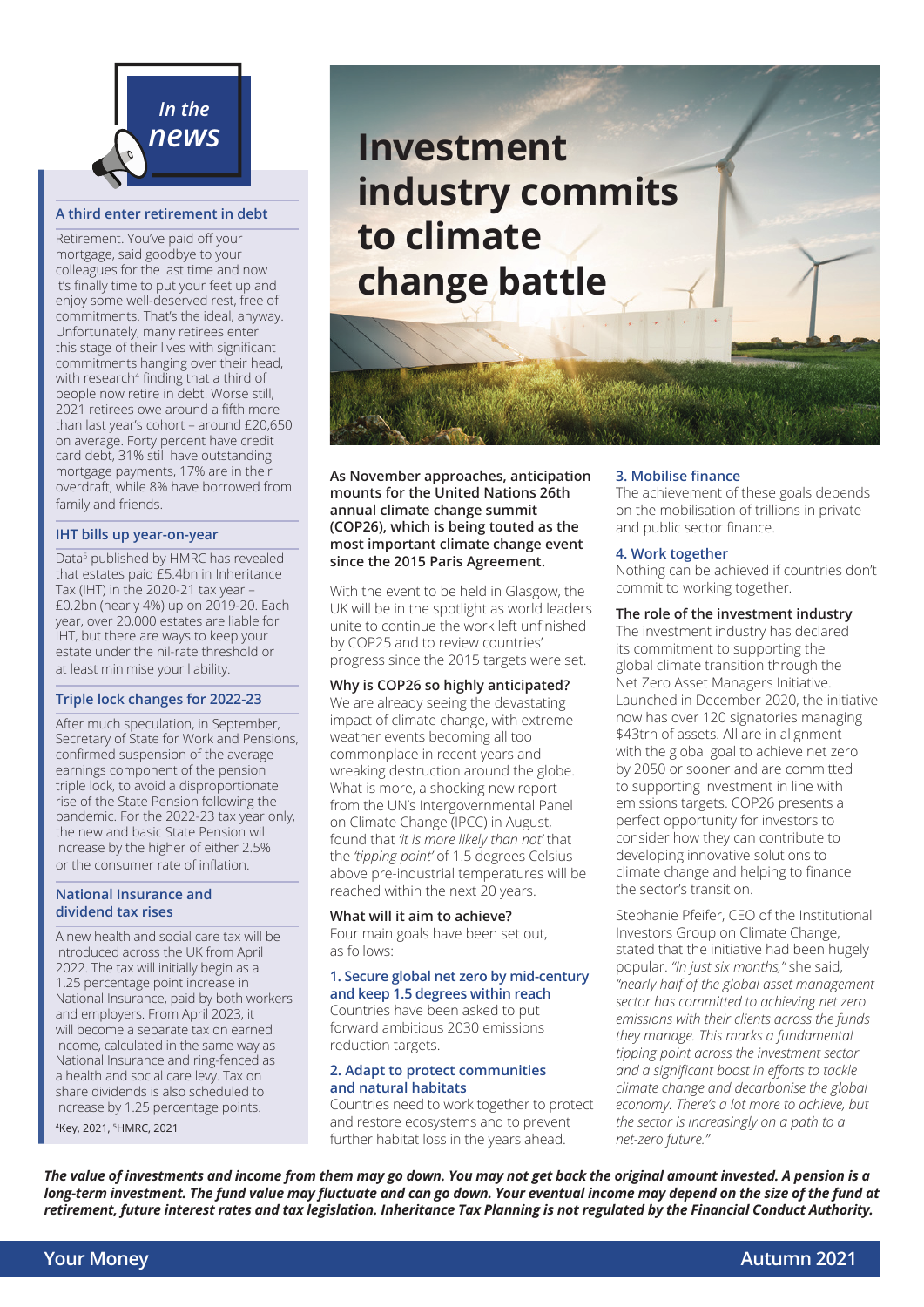# **'Cash is king' mentality could prove costly**

#### **For many years, savers have seen cash as a safe, reliable option when building up a nest egg for the future.**

However, inflation has the potential to seriously reduce the value of cash savings over the years. Whilst a modest level of price inflation is considered a marker of a healthy economy, high inflation rates will gradually erode the spending power of money – especially when combined with low interest rates. The higher the differential, the worse the impact will be.

For several years, the Bank of England's (BoE's) target for inflation has been around 2%, allowing for inevitable short-term fluctuations; rates have typically been subdued since the 2008 financial crisis, as have bank interest rates. However, the Consumer Prices Index (CPI) – the official measure of UK inflation – has grown much faster this year as the economy recovers from the pandemic, a trend which may well persist beyond 2021. On the other hand, the BoE reduced its base interest rate to a record low of 0.1%

during the first lockdown. Together, high inflation and low interest mean that those with excessive cash in the bank will see the spending power of their savings eaten away rather quickly.

#### **Cash is no longer king**

It is therefore surprising that a NatWest survey of over 2,000 people found that, of the 76% of parents and guardians who are saving and/or investing for their children, four in five are doing so exclusively in cash. Whilst commending

parents for putting money away for their children, NatWest commented, *'The purchasing power of these 'safe' cash balances actually goes backwards over the longer term.'*

There is no denying that a healthy bank balance, in addition to appropriate protection insurance policies, serves as a reassuring buffer against financial shocks. However, a bank or savings account is rarely the best place for significant sums.



#### **Financial advice and wellbeing: a match made in heaven**

**Recent research has found that those who receive professional financial advice are four times more likely to enjoy high levels of financial wellbeing<sup>6</sup> . In addition, clients who take advice build up three times more pension wealth on average (£246,000) than those who don't (£95,000). Advised clients also accumulated more than double the non-pension savings (£65,000) of those who didn't see an adviser (£32,000).** 

6Aegon, 2021

## **'Flip the context' and protect your hard-earned cash**

**Pension savers lost more than £2m to scammers in the first five months of this year. The average amount lost per victim so far in 2021 is a staggering £50,949 – more than double the £23,689 lost on average in 2020.** 

This is according to worrying research from the Financial Conduct Authority (FCA), which found that pension holders are nine times more likely to trust pension *'advice'* from an online acquaintance than from a stranger they met face to face. To avoid losing your life savings, the FCA suggests *'flipping the context'*, and imagining what you would do if a stranger in the pub told you to put your pension into something they were selling.

#### **Spotting scams** Have you:

- Been offered a free pension review out of the blue?
- Been guaranteed high returns?
- Been offered the opportunity to release cash from your pension under 55 years of age?
- Felt pressured into a deal, for example with a *'time-limited'* offer?
- Been offered an unusual investment opportunity (often unregulated and high risk)?

If so, or if you have doubts about any investment opportunities related to your pension, get in touch.

*The value of investments and income from them may go down. You may not get back the original amount invested. A pension is a long-term investment. The fund value may fluctuate and can go down. Your eventual income may depend on the size of the fund at retirement, future interest rates and tax legislation.*